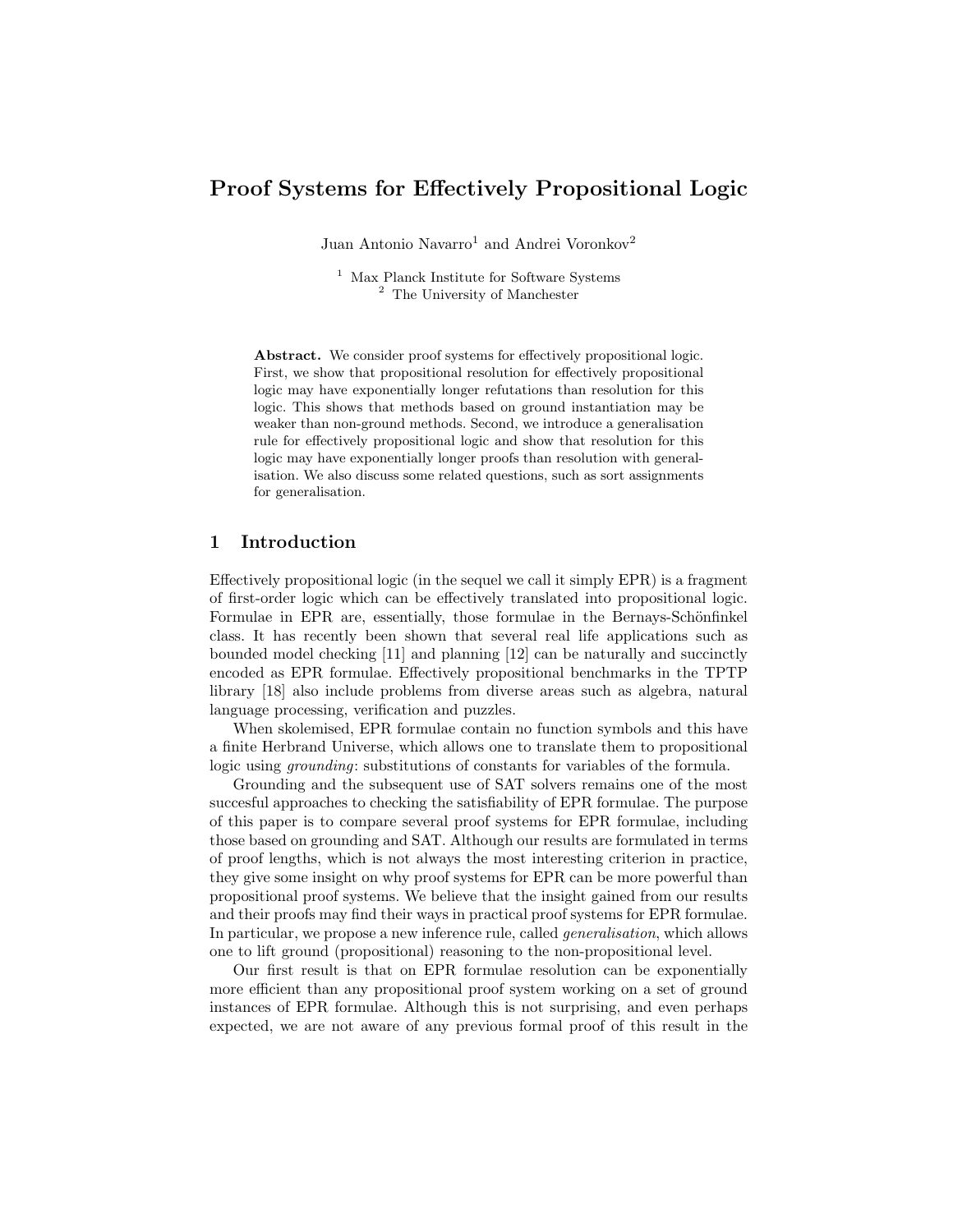literature. We prove this result by giving a family of formulae which have firstorder resolution refutations of quadratic size, but whose propositional refutations are all exponential in size.

Our second result is that resolution with generalisation can have exponentially shorter proofs than resolution. Moreover, we define variants of the generalisation rule based on sort inference methods which allow one to generalise from a smaller set of clauses. We then show that generalisation using sorts is sound. We also show that some standard sort inference algorithms, such as the one implemented in the Paradox model finder [3], are compatible with generalisation.

## 2 Preliminaries

A clause is called an *EPR clause* if it has no function symbols of arity  $> 0$ . That is, EPR clauses may contain variables and constants but not function symbols. In this paper we will consider only EPR clauses. An expression (for example, a clause) is called *ground* if it contains no variables. An *instance* of a clause  $C$  is any clause  $C\sigma$  obtained from C by applying a substitution  $\sigma$ .

Given a set of clauses  $S$ , we denote by  $S^*$  the set of all ground instances of clauses in S:

 $S^* \stackrel{\text{def}}{=} \{ S\sigma \mid S\sigma \text{ is ground and } S\sigma \text{ contains only constants from } S \}.$ 

As usual, if S contains no constant symbols, then an arbitrary constant is added in order to compute  $S^*$ . We consider logic without equality, which is not a real restriction for EPR formulae since equality can be axiomatised using EPR formulae. Note that a collection  $S$  of ground EPR clauses can also be considered as a collection of propositional clauses by considering every ground atom A ocurriong in S as a distinct propositional variable.

To improve readability, we will sometimes write clauses as implications, for example  $p \rightarrow q$  instead of  $\neg p \lor q$ .

#### 2.1 Propositional vs first-order resolution

We prove in this section that resolution on EPR formulae can be exponentially more efficient than propositional proof systems using grounding. First, we should explain what we mean by the latter. By a propositional proof system for EPR clauses we mean any proof system that, given a set S of clauses, builds a subset of  $S<sup>*</sup>$  and applies a propositional proof system to this subset. Note that if a propositional proof system finds an unsatisfiable subset of  $S^*$ , then S is unsatisfiable too.

We will now proceed to show that there is a family of sets of clauses  $S_i$ with respective resolution refutations  $\Gamma_i$ , such that the shortest propositional refutation of  $S_i$  is exponentially larger than  $\Gamma_i$ .

Let  $i$  be a positive integer. Consider the language having two constant symbols 0 and 1, and a single predicate symbol s of arity i. Denote by  $\overline{0}$ ,  $\overline{1}$ ,  $\overline{x}$ , etc.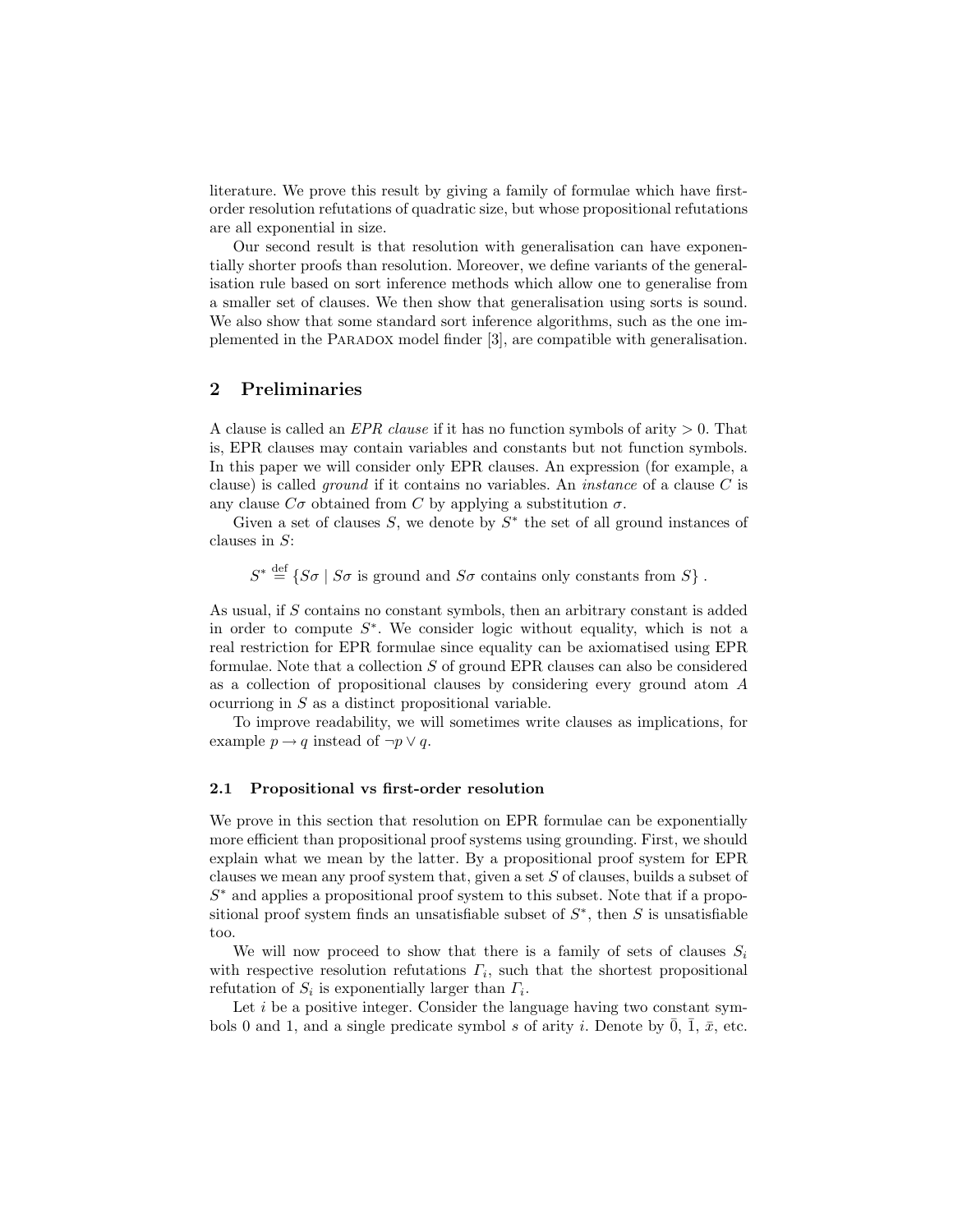sequences of constants 0, 1 and variables, respectively, whose length will be clear from the context. The set  $S_i$  consists of the following: the clause

$$
s(\bar{0}), \qquad \qquad (1)
$$

the clause

$$
\neg s(\bar{1}),\tag{2}
$$

and i clauses of the form:

$$
s(\bar{x}, 0, \bar{1}) \rightarrow s(\bar{x}, 1, \bar{0}), \qquad (3)
$$

where the length of  $\overline{1}$  ranges from  $0, \ldots, i - 1$ . Note that the size of  $S_i$  is  $O(i^2)$ .

**Lemma 1.** The shortest propositional refutation of  $S_i$  has a size of  $O(2^i)$ .

*Proof.* Note that every ground atom in the language of  $S_i$  is of the form  $s(\bar{b})$ , where  $\bar{b}$  is a sequence of bits of length i. We can consider this sequence of bits as a non-negative integer between 0 and  $2^{i} - 1$  written in binary notation. For a number *n* such that  $0 \leq n < 2^i$  let us denote by <u>*n*</u> the sequence of *i* bits denoting this number. Using this notation we can observe that  $S_i^*$  consists of the following clauses:  $s(0)$ ,  $\neg s(2^{i} - 1)$ , and all clauses of the form  $s(n) \rightarrow s(n + 1)$ for  $n = 0, \ldots, 2^i - 1$ .

Moreover, it is not hard to argue that every proper subset of  $S_i^*$  is satisfiable, so every propositional refutation of  $S_i$  should be at least as large as  $S_i^*$ . It remains to note that the number of literals in  $S_i^*$  is  $O(2<sup>i</sup>)$ ).  $\qquad \qquad \Box$ 

**Lemma 2.**  $S_i$  has a resolution refutation of the size  $O(i^2)$ .

*Proof.* Let us build, for every  $k = 1, ..., i - 1$  a resolution derivation  $\Pi_k$  from  $S_i$  of the clause

$$
s(\bar{x}, \bar{0}) \to s(\bar{x}, \bar{1}), \tag{4}
$$

where k is the length of  $\overline{0}$ . This derivation will be built by induction on k. When  $k = 1$ , (4) is of the form (3). For  $k > 1$ , we will take the derivation  $\Pi_{k-1}$  and add several clauses to it to obtain  $\Pi_k$ . We know that  $\Pi_{k-1}$  derives a clause

$$
s(\bar{x}, y, \bar{0}) \to s(\bar{x}, y, \bar{1}) . \tag{5}
$$

where the length of 0 is k. From this and  $(3)$  we derive by a resolution inference the clause

$$
s(\bar{x},0,\bar{0})\to s(\bar{x},1,\bar{0})
$$
.

From this and (5) we derive by a resolution inference the clause

$$
s(\bar{x},0,\bar{0}) \to s(\bar{x},1,\bar{1}) .
$$

and we are done. It is easy to see that the number of clauses in  $\Pi_k$  not ocurring in S is  $3(k-1)$ , so the size of  $\Pi_k$  is  $O(i \cdot k)$ .

Note that  $\Pi_i$  derives

 $s(\overline{0}) \rightarrow s(\overline{1})$ 

and has the size  $O(i^2)$ . From this clause, (1) and (2) we can derive the empty clause in 2 steps, so there exists a resolution refutation of  $S_i$  having the size  $O(i^2)$ ).  $\Box$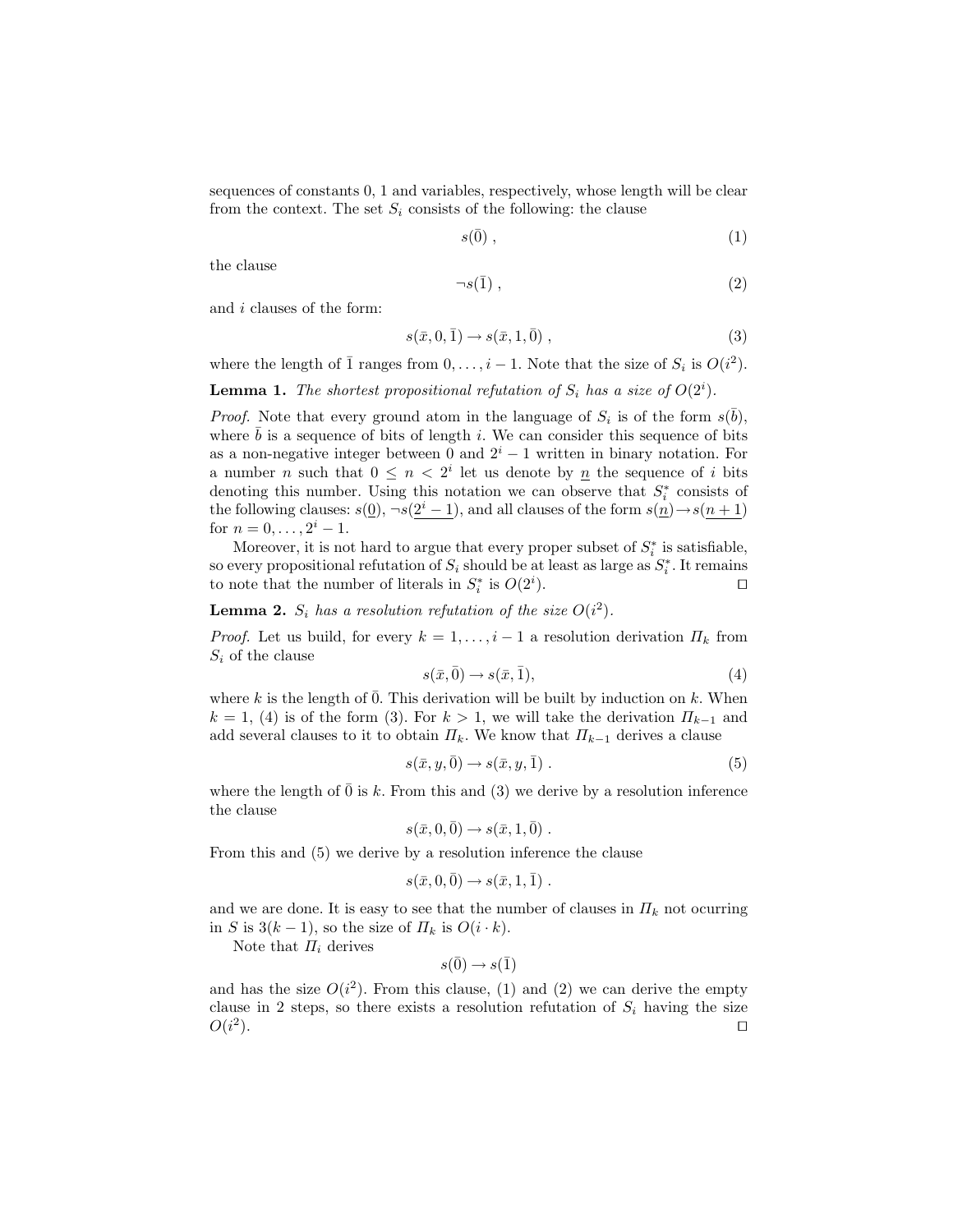Lemmas 1 and 2 yield the following theorem

**Theorem 1.** There is a sequence of sets of clauses  $S_1, S_2, \ldots$  of increasing size such that each  $S_i$  has a refutation of a size quadratic in i, while the shortest propositional refutation of  $S_i$  has a size exponential in i.

Interestingly, as the results of the recent CASC competition show [17], resolution has so far been found not very competitive on EPR formulae. In the following section we introduce another inference rule, especially designed for effectively propositional formulae and intended to complement the resolution approach.

#### 3 The generalisation inference rule

Suppose that S is a set of EPR clauses whose constants are in the set  $c_1, \ldots, c_n$ . Let  $A[x]$  be a quantifier-free formula with a free variable x written in the same language as S. Let us note that the formula

$$
\forall x (A[c_1] \land \cdots \land A[c_n] \to A[x]) \tag{6}
$$

is valid in all Herbrand models of S. This, and the fact that  $A[x]$  is quantifierfree, implies that adding (6) to S does not change the set of Herbrand models. This gives us an idea of a generalization rule: an inference rule that allows one to derive  $A[x]$  from  $A[c_1], \ldots, A[c_n]$ . We will introduce a more general form of this rule inspired by grounding systems based on sort inference [see e.g. 16]. These systems may derive that the set of instantiations for some variable in s may be restricted to a subset of all constants. Likewise, we can make generalisation from a subset of constants.

Let us give some definitions. We call a *predicate position* a pair  $(p, i)$  where  $p$  is a predicate symbol and  $i$  is a positive integer less than or equal to the arity of p. When we denote positions we will write p.i instead of  $(p, i)$ . We call a sort a set of constant symbols, and a sort assignment a function that maps each predicate position to a sort. A ground formula  $F$  is said to be *compatible with* a sort assignment A if for every atomic subformula  $p(t_1, \ldots, t_n)$  of F, we have  $t_i \in A(p.i)$ . For a quantifier-free formula F, denote by  $F|_A$  the set of all ground instances of  $F$  compatible with  $A$ .

Definition 1. Given a sort assignment A, the inference rule of generalisation with respect to A is

$$
\frac{C_1 \vee p(\bar{t}_1,c_1,\bar{u}_1) \cdots C_n \vee p(\bar{t}_n,c_n,\bar{u}_n)}{C_1 \sigma \vee \cdots \vee C_n \sigma \vee p(\bar{t}_1,y,\bar{u}_1) \sigma} \text{ Gen}_A
$$

where y is a fresh variable, the length of  $\bar{t}_i$  is k,  $A(p.k+1) = \{c_1, \ldots, c_n\}$  and  $\sigma$  is the most general simultaneous unifier of the set of tuples  $\{(\bar{t}_1, \bar{u}_1), \ldots, (\bar{t}_n, \bar{u}_n)\}.$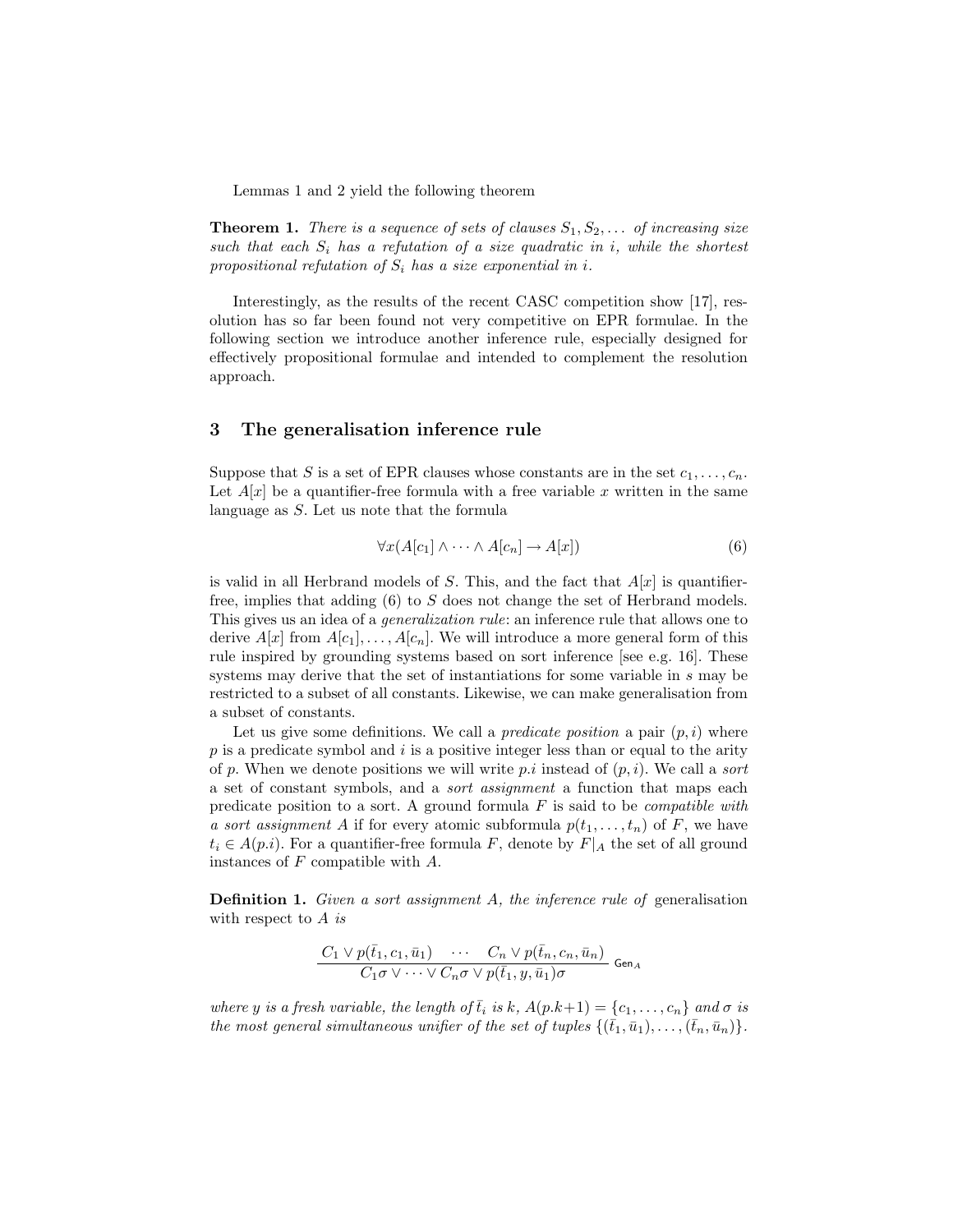If both inference rules, resolution and generalization, are allowed then the system is (trivially) complete; this follows since resolution alone is already complete. The discussion in the beginning of this section also suggests that it is also sound when the sort function always returns the set of all constants.

One of the first results that we want to show, is that when resolution is combined with generalisation, then the obtained inference system is still, as resolution alone, refutationally sound and complete. For this we begin by introducing the following set of clauses which will be useful to simulate generalisation using only resolution.

Definition 2. Given a sort assignment A, we define the set of generalisation clauses, denoted by  $\llbracket A \rrbracket$ , as the set containing all the clauses of the form

$$
p(\bar{x}, c_1, \bar{z}) \wedge \cdots \wedge p(\bar{x}, c_n, \bar{z}) \rightarrow p(\bar{x}, y, \bar{z}) , \qquad (7)
$$

where k is the length of  $\bar{x}$  and  $A(p.k + 1) = \{c_1, \ldots, c_n\}.$ 

Notice that all clauses in  $\llbracket A \rrbracket_A$  are tautologies, since the variable y would have to be mapped to a constant  $c_i$  of its appropriate sort.

Lemma 3. If there is a refutation of a set of clauses S using resolution and generalisation with respect to a sort assignment A, then there is a refutation of  $S \cup \llbracket A \rrbracket$  using only resolution.

Proof. The result easily follows by noticing that generalisation inference steps can be simulated by resolving the n clauses of the form  $C_i \vee s(\bar{x}, c_i, \bar{z})\sigma_i$  with the corresponding clause in the set  $\llbracket A \rrbracket$  from Definition 2.

Let us now discuss sort inference functions that result in sort assignments preserving satisfiability.

**Definition 3.** A sort inference function  $\Xi$  is a function that yields a sort assignment given a set of clauses as input. Moreover, we say that  $\Xi$  is

– valid if, for any set of clauses S, the sets S and  $S|_A$  are equisatisfiable; and – stable if, for any set of clauses  $S, \Xi(S \cup [A]) = A$ .

where  $A = \Xi(S)$ .

The first condition, validity, states that when checking the satisfiability of S by using instantiation-based methods, the generation of ground instances can be restricted to those which are compatible with A. The condition of stability asserts that the sort inference procedure is not affected when the set of generalisation clauses  $\llbracket A \rrbracket$  is added to a formula.

The following theorem proves that resolution can be extended with generalisation preserving soundness.

**Theorem 2.** Let S be a set of clauses,  $\Xi$  be a valid and stable sort inference function, and  $A = \Xi(S)$ . If there is a refutation of S using resolution and generalisation with respect to A, then there is a refutation of S using resolution only.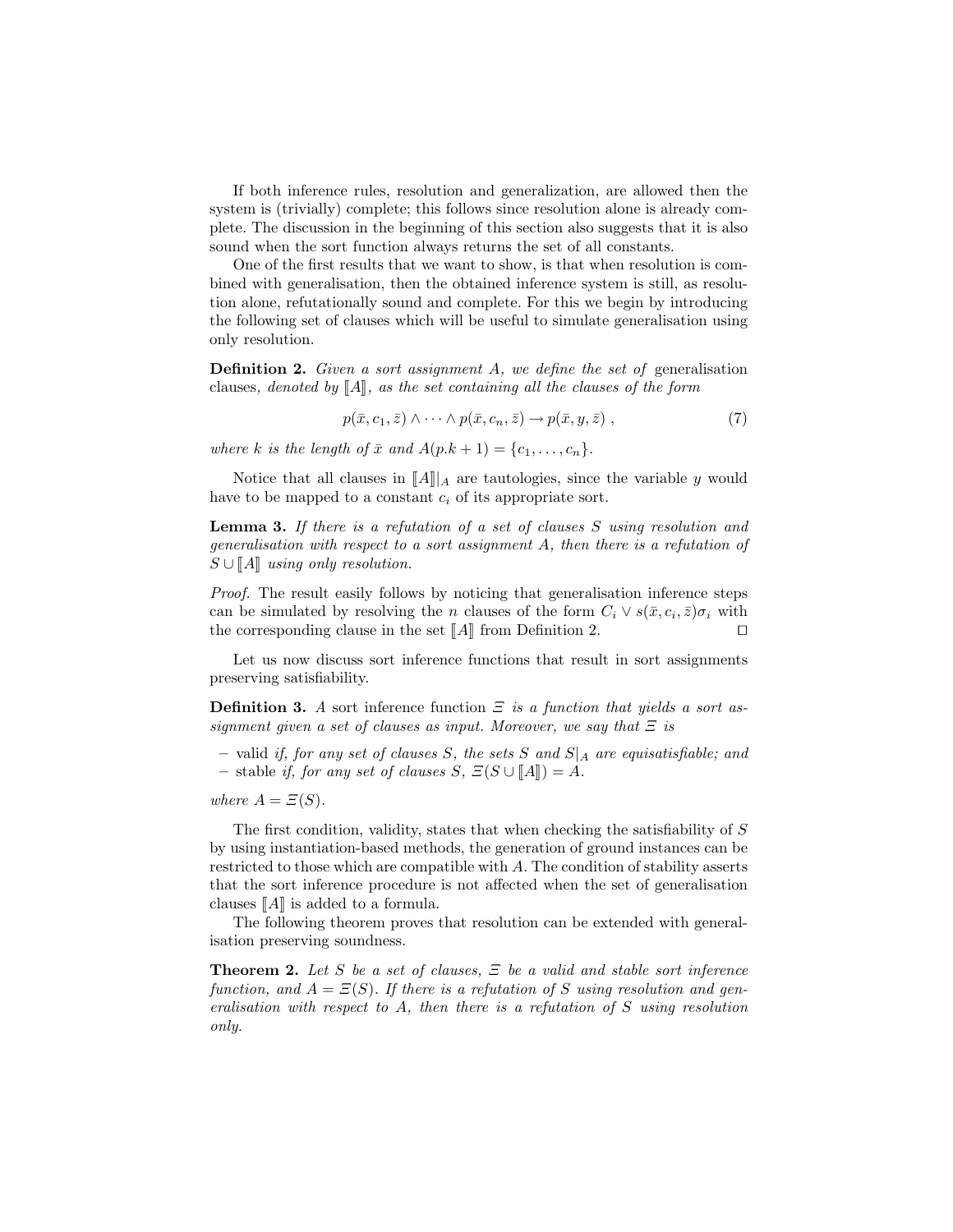*Proof.* We will first show that the set of clauses S is equisatisfiable with  $S \cup \llbracket A \rrbracket$ . Since the sort inference function is stable, we know that  $\Xi(S) = \Xi(S \cup [A]) = A$ . Moreover, since the sort inference is valid, the sets  $S \cup [A]$  and  $(S \cup [A])|_A =$  $S_A \cup [A] \parallel_A$  are equisatisfiable. But recall that  $[A] \parallel_A$  contains only tautologies and, therefore,  $S_A \cup [A] \cup [A]$  and  $S_A$  are equisatisfiable. Finally, again by the validity of the sort inference function, we get that  $S|_A$  and S are equisatisfiable.

Now, to prove the theorem statement, suppose that there is a refutation of S using resolution and generalisation with respect to A. Then, by Lemma 3 and since resolution is sound,  $S \cup [A]$  is unsatisfiable. But then, from the previous paragraph, it follows that  $S$  is unsatisfiable and, since resolution is refutation complete, there is a refutation of S using resolution only.  $\Box$ 

From this, our main result now follows as a simple corollary.

Corollary 1. An inference rule system based on resolution and generalisation, with respect to a valid and stable sort inference function, is both refutationally sound and complete.

Proof. Soundness follows by Theorem 1, while completeness is directly inherited from the completeness of resolution.  $\Box$ 

From this result it follows that, any valid and stable sort inference function is suitable to be combined with generalisation in order to produce a sound and complete inference system. The question on how to obtain such kind of sort inference functions, however, remains open. This is the matter of the following section.

#### 3.1 Sort inference for generalisation

In this section we will explore some possibilities in order to generate sort information that can be combined with the generalisation inference rule. A first option, though not very interesting, is to assign the trivial sort assignment to all sets of clauses.

Definition 4. Given an effectively propositional language with a domain D of constant symbols, the trivial sort assignment is the function that maps every predicate position to D.

That is, it uses the domain of the logic itself as the sort for all variables and positions in predicates. This procedure is clearly stable since, irrelevant to the particular set of input clauses, the trivial sort assignment is always used. Moreover, by Herbrand's theorem this procedure is also valid and therefore a suitable candidate to be used together with generalisation.

In the following Section 3.2, we will see how even this simple approach can already represent a significant advantage over using the resolution inference rule alone. However, particularly on problems from applications, it is very likely that more specialised sort inference functions are able to give even better results in practise.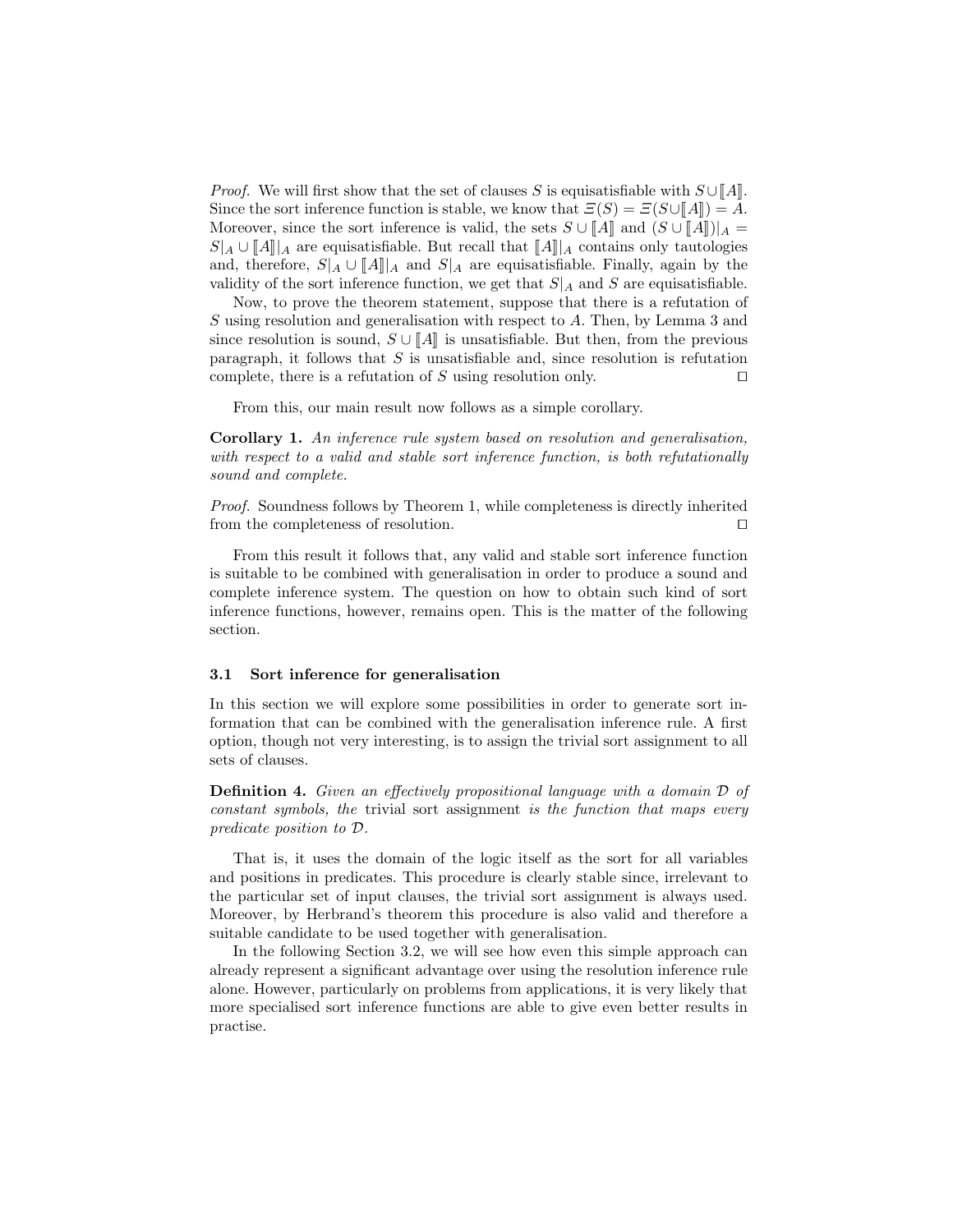An example of a sort inference function is the method proposed by Claessen and Sörensson  $\lceil 3 \rceil$  and implemented in PARADOX in the context of groundingbased model finding.

Algorithm 1 (Basic sort inference). Start with a sort assignment giving unrelated empty sorts to each predicate position.

Processing one clause at a time, and as a union-find algorithm: for each variable in the clause, merge the sorts assigned to all predicate positions where that variable occurs; and, for each constant symbol, add the constant symbol to the sort assigned to the predicate position where it appears.

Finally, add a dummy constant symbol to any sort that still remained empty at the end of this procedure.

It is not hard to argue, as it is done by Claessen and Sörensson  $[3]$ , that this sort inference function is valid –in the sense of our Definition 3– and that, moreover, is not affected when adding the set of clauses  $\llbracket A \rrbracket$  to S. So, from Theorem 2, it follows that we already have a sort inference method that, without any further modifications, can be directly used to empower generalisation inferences.

It is to be expected, that if one obtains a sort inference method by extending some available technique to restrict the number of generated instances in a grounding approach, then the obtained method will most likely be valid. This follows since such methods actually work by replacing the satisfiability testing for an effectively propositional formula, to checking instead an equisatisfiable set of propositional instances. This equisatisfiability is, precisely, what the property of validity asks for.

Unfortunately, however, not any ground restriction method can be so easily integrated with generalisation. Using the idea of positional linking, also called structural constraints by Schulz [16] and implemented in EGROUND, one can easily define the following sort inference function.

Algorithm 2 (Positional sort inference). Given a set of clauses S compute, for every signed predicate s.i, the set  $T_{s,i}$  as the set of all terms that appear in a literal with a signed predicate s at position i, i.e. if  $s(t_1, \ldots, t_n)$  appears in S then  $t_i \in T_{s,i}$ . Then let  $C_{s,i} = T_{s,i}$  if all terms in  $T_{s,i}$  are constants, and  $C_{s,i} = \mathcal{D}$ otherwise.

Now, for each predicate position  $p.i$ , the *positional sort inference* is defined as the function that maps each such set S, to the sort assignment  $A_{p,i} = C_{p,i} \cap C_{\neg p,i}$ .

This sort inference function is clearly also valid. It works by the observation that literals which are not compatible with the generated sort assignment would be pure, i.e. they only appear in one of the two possible phases, and so they can be discarded. However, this sort inference function is not stable, as the following example shows.

Example 1. Consider the following satisfiable set of clauses  $S$ :

$$
p(a)
$$
  

$$
\neg p(x) \lor q(x)
$$
  

$$
\neg q(b)
$$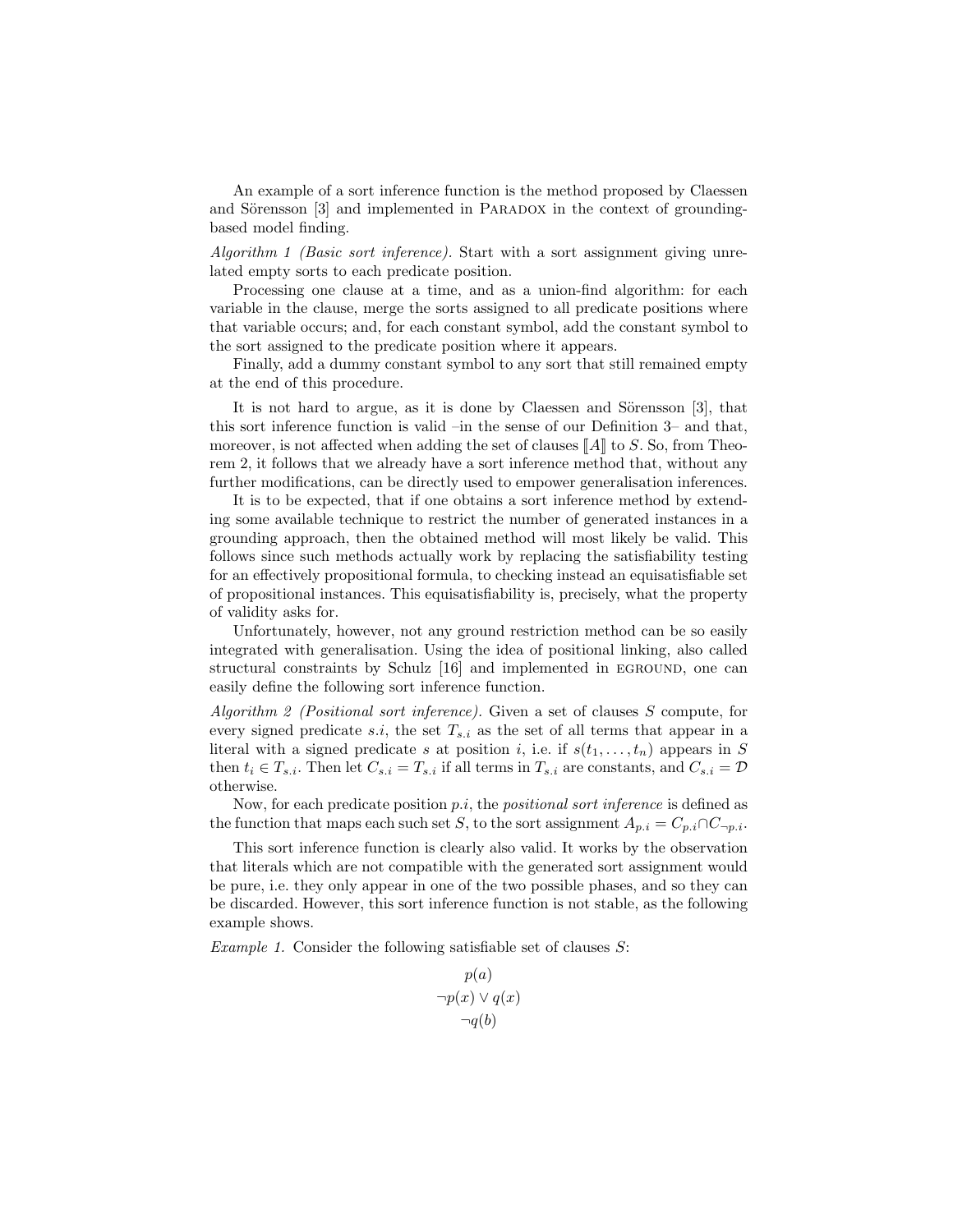The positional sort would have  $A_{p,1} = \{a\}, A_{q,1} = \{b\}$ , and the restricted set  $S|_A$  is simply  $\{p(a), \neg q(b)\}.$  Note that, however, adding the clause

$$
\neg p(a) \lor p(x)
$$

which is part of  $\llbracket A \rrbracket$ , would cause  $A_{p,1} = \mathcal{D} = \{a, b\}$  —because now a variable appears in  $p(x)$  on both positive and negative phases— making the sort inference function unstable and rendering the set of clauses  $S \cup \llbracket A \rrbracket$  unsatisfiable.

In this section we have shown how a sort inference method, as proposed by Claessen and Sörensson  $[3]$ , can be used together with the generalisation inference rule in order to make it more easily applicable in practice. In the following we give, in the form of a theoretical result, some evidence on why combining generalisation with resolution is likely to produce a powerful reasoning system.

#### 3.2 Generalisation vs resolution

In this section, and in order to further motivate the use of the generalisation inference rule in combination with resolution, we show a family of formulae which, similar to the one given in Section 2.1, shows that refutations can become exponentially shorter when combining resolution with the generalisation inference rule. For doing so we will show an example of a series of unsatisfiable sets of clauses  $S_1, \ldots, S_n$  such that the length of shortest resolution refutation of  $S_n$  is exponential in  $n$ , while using both generalisation and resolution it is possible to find a refutation of size quadratic in n. In the following we will use  $x_i$  to represent variables,  $b_i$  and  $c_i$  for constant symbols, as well as  $s_i$  and  $t_i$  for arbitrary terms.

**Definition 5.** Take a logic whose language has a set of constant symbols  $\mathbb{B} =$  ${0,1}$  and let n be a non-negative number. For every i, with  $0 \le i \le n$ , there is a pair of predicate symbols  $p_i$  and  $q_i$  both of arity i.

Now let  $S_n$  be the set of clauses that contains: the clause

$$
p_0, \t\t(8)
$$

2n clauses, two for every  $0 \leq i \leq n$ , of the form

$$
p_i(x_1, ..., x_i) \to p_{i+1}(x_1, ..., x_i, 0),
$$
  
\n
$$
p_i(x_1, ..., x_i) \to p_{i+1}(x_1, ..., x_i, 1),
$$
\n(9)

the clause

$$
p_n(x_1,\ldots,x_n)\to q_n(x_1,\ldots,x_n)\,,\tag{10}
$$

n clauses, one for every  $0 \leq i \leq n$ , of the form

$$
q_{i+1}(0, x_1, \ldots, x_n) \wedge q_{i+1}(1, x_1, \ldots, x_n) \to q_i(x_1, \ldots, x_n) , \qquad (11)
$$

where  $i = n - i + 1$ , and the clause

$$
\neg q_0 . \tag{12}
$$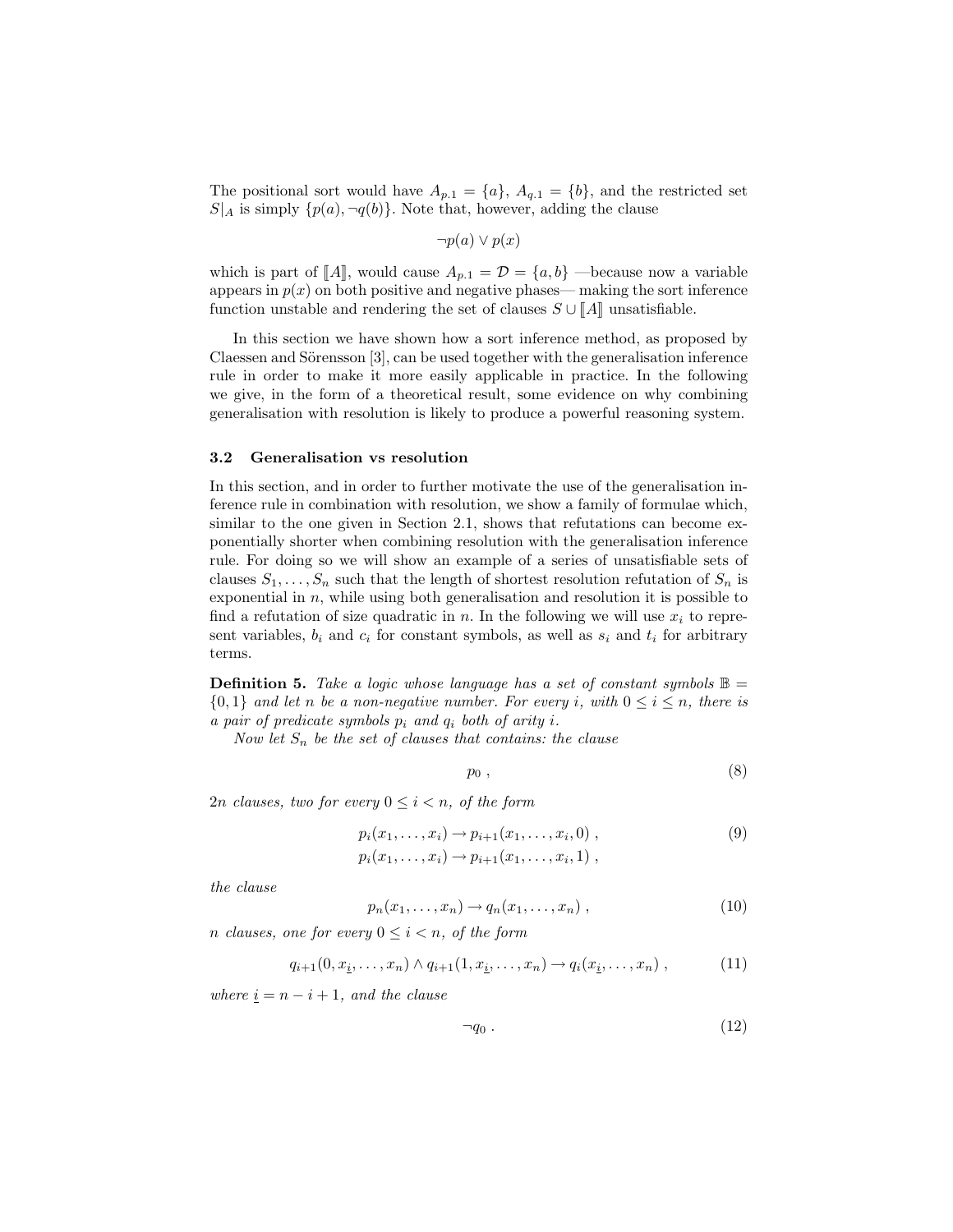Moreover, we will assume that generalisation inferences are applied with respect to the trivial sort assignment that simply maps every predicate position to the domain set  $\mathbb{B} = \{0, 1\}.$ 

Intuitively, clauses of the form (9) encode the fact that if  $p_i(b_1, \ldots, b_i)$  is true, then  $p_n$  should be true for all *n*-bit strings with a prefix of  $b_1, \ldots, b_i$ . A dual of this is encoded by clauses of the form  $(11)$ : if  $q_i(b_1, \ldots, b_n)$  is false, then  $q_n$  should be false for some *n*-bit string with a suffix of  $b_i, \ldots, b_n$ .

From clauses (8) and (9) we get that  $p_n(b_1, \ldots, b_n)$  is true for all *n*-bit strings. Then from (10) that  $q_n(b_1, \ldots, b_n)$  is also true for all *n*-bit strings and, therefore from (11), the atom  $q_0$  should be true. But this causes a contradiction with (12), so the set  $S_n$  is unsatisfiable.

Indices in variables and terms have been chosen to enforce the prefix and suffix intuition of these predicate symbols. Formally, in the atoms  $p_i(t_1, \ldots, t_i)$ and  $q_i(t_1, \ldots, t_n)$ , we say that the position of the term  $t_i$  is the *i*-th *bit position*. Note that in all clauses of  $S_n$ , the variable  $x_i$  only appears at the *i*-th bit position of an atom.

**Theorem 3.** There is a refutation of  $S_n$ , using both generalisation and resolution inference rules, which is of size quadratic in n.

*Proof.* We start our refutation with the clause  $(8)$  which is the fact  $p_0$ . Observe now that it is possible to extend a proof of

$$
p_i(x_1,\ldots,x_i) \tag{13}
$$

to a proof of

$$
p_{i+1}(x_1, \ldots, x_i, x_{i+1}) \tag{14}
$$

by adding a constant number of steps.

To do this, first apply a generalisation inference on the pair of clauses (9) to obtain

$$
p_i(x_1,...,x_i) \to p_{i+1}(x_1,...,x_i,x_{i+1})
$$
,

and then resolve this with (13) to obtain (14).

After *n* iterations of this procedure we get a proof of  $p_n(x_1, \ldots, x_n)$  whose length is linear in n. Now, resolve this with (10) to obtain  $q_n(x_1, \ldots, x_n)$ . Observe now that we can extend a proof of

$$
q_{i+1}(x_{i-1}, x_i, \dots, x_n) \tag{15}
$$

to a proof of

$$
q_i(x_{\underline{i}},\ldots,x_n) \tag{16}
$$

by adding a constant number of steps.

To do this, simply resolve (15) with (11) to obtain

$$
q_{i+1}(1, x_i, \ldots, x_n) \rightarrow q_i(x_i, \ldots, x_n) ,
$$

and again with (15) to finally obtain (16).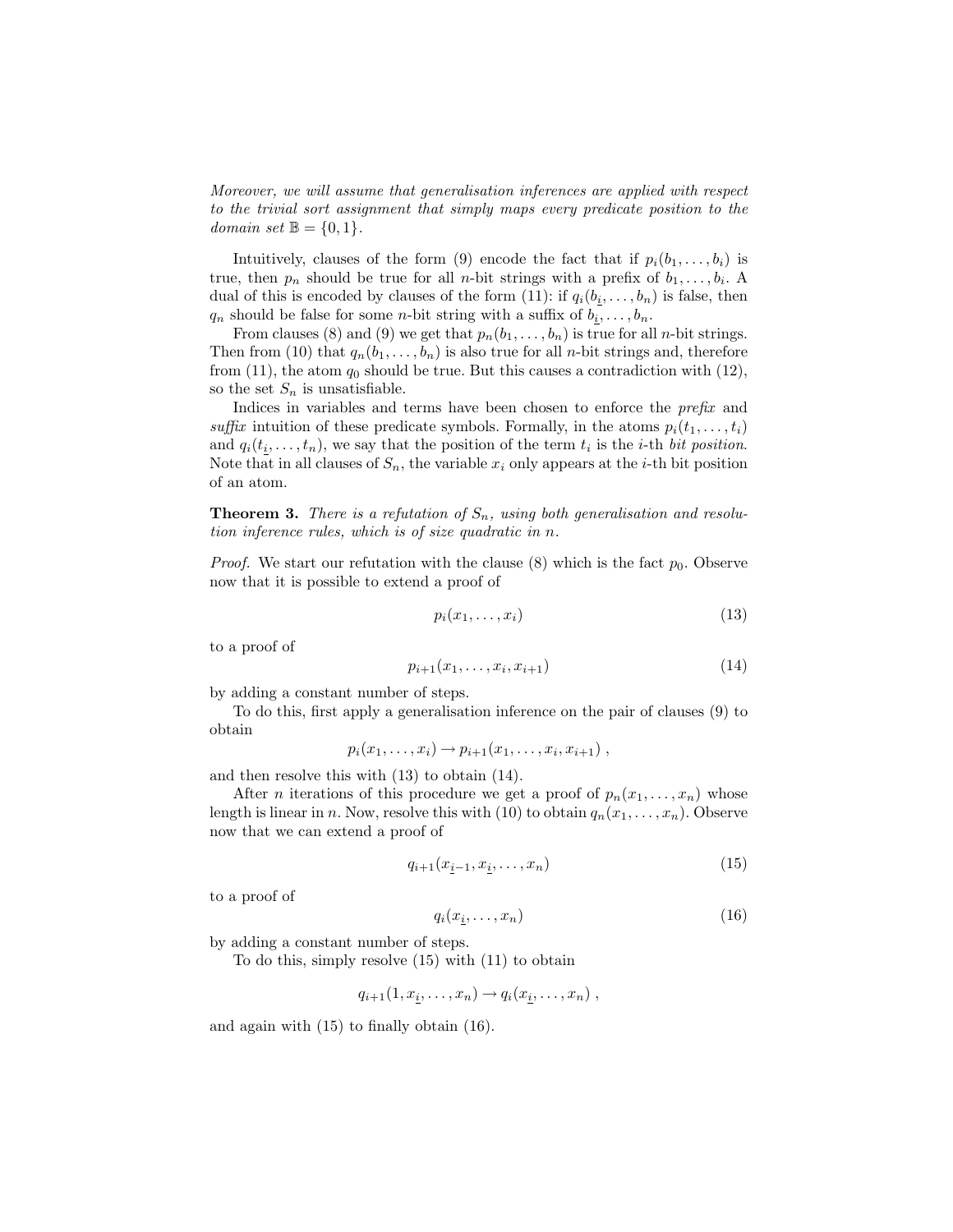After n of such iterations we end with a proof of  $q_0$  which is also of length linear in n. Finally resolving  $q_0$  with (12) we obtain a refutation of  $S_n$ . Since the size of each clause in the refutation is also linear in  $n$ , the size of the refutation is quadratic in  $n$ .

Our main theorem of this section states that, using resolution alone, even the shortest refutation is of length at least exponential in  $n$ . The idea of the proof is not very difficult, but proving some of the necessary lemmas gets rather involved. We will therefore give first a sketch of the proof, followed by a couple of lemmas without proofs, followed by a formal proof of the main theorem relying on those lemmas. The missing proofs, as well as some other aditional details, can be found in an appendix of the full version of this paper.<sup>3</sup>

## **Theorem 4.** A resolution refutation of  $S_n$  has a length of, at least,  $2^n$ .

*Proof (Sketch of proof)*. To prove that any refutation of  $S_n$  has at least an exponential length, we introduce a function on sets of clauses that, in a way, measures the accumulated progress achieved step by step on a refutation.

This work function, denoted by  $w$ , will map the set of clauses occurring in a partial proof  $\Gamma$  to the set of *n*-bit strings which, intuitively, have already been consumed while trying to build a refutation. This function should moreover satisfy  $w(S_n) = \emptyset$ , while the work of any refutation  $\Gamma$  is  $w(\Gamma) = \mathbb{B}^n$ . In order to prove the theorem statement it would then be enough to show that from one step to the next in the refutation, the work done increases in, at most, a single element. In other words all elements in  $\mathbb{B}^n$  would have to be consumed one by one, yielding a proof of exponential length.  $\Box$ 

In order to define such work function, first we identify the kind of clauses that might appear in a refutation of  $S_n$ . We observe that, indeed, only two kinds of clauses are possible (more details in the paper's full version):

– type I are clauses, such as (8-10), of the form

$$
[l_1] \to h \tag{17}
$$

where the head h has a predicate symbol  $p_i$ , with  $0 \leq j \leq n$ , or  $q_n$ . – type II are clauses, such as (11-12), of the form

$$
l_1 \wedge \dots \wedge l_m \to h \tag{18}
$$

where the head h is either  $\perp$  or has a predicate symbol  $q_i$  with  $i < n$ . Moreover, we say that a literal  $l_i$  is *active* if its bit positions overlap with those of h, and inactive otherwise.

It is easy to check that resolving together two clauses of type I will yield another clause of type I, while resolving a clause of type II with one of either type will also produce a clause of type II.

<sup>3</sup> Available at: http://www.mpi-sws.mpg.de/<sup>∼</sup>jnavarro/papers.html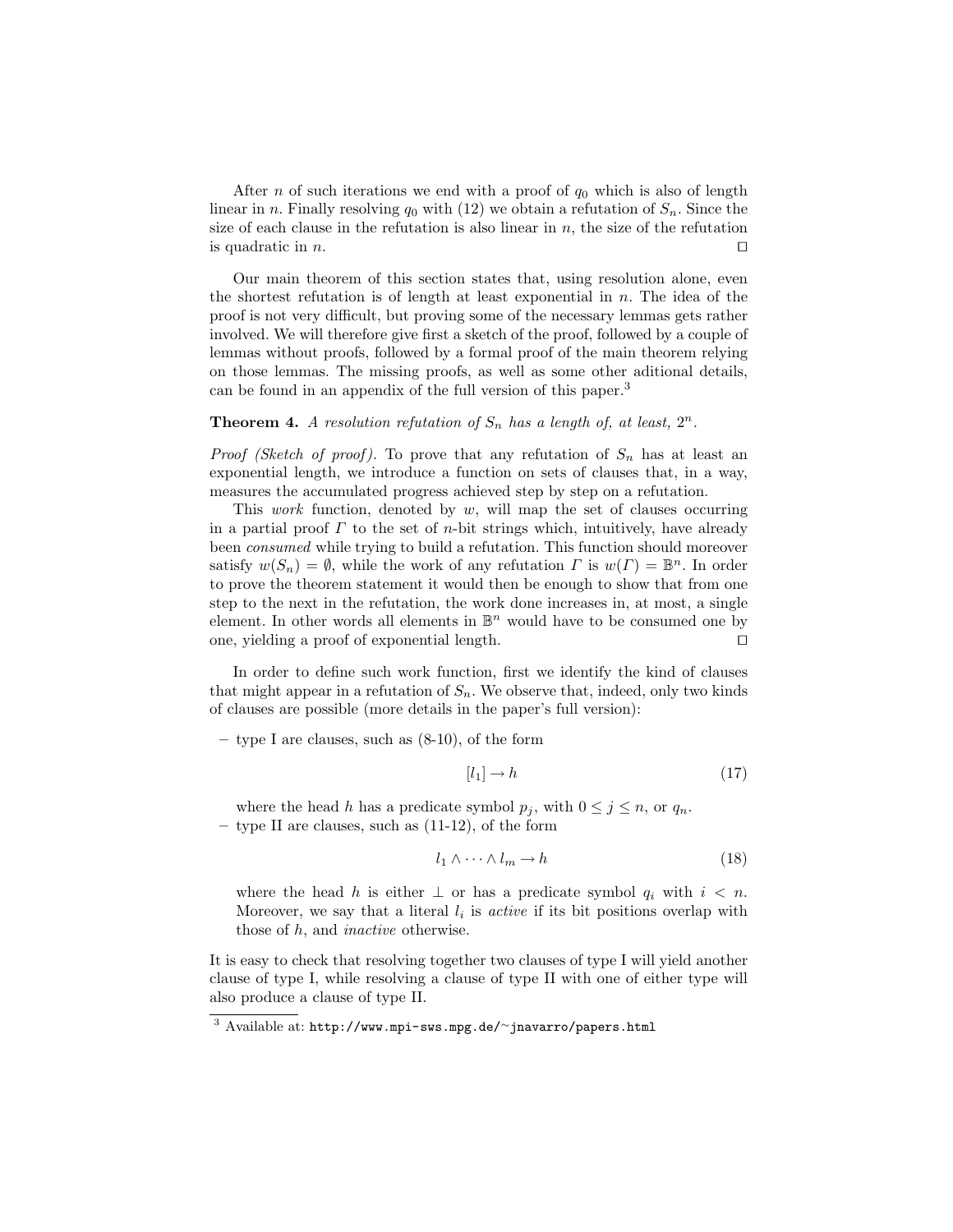**Definition 6 (Work function).** For a clause of type II with head  $q_i(t_1, \ldots, t_n)$ we first define the work of a literal  $l$  as follows:

$$
w(l) = \begin{cases} \mathbb{B}^n & l = \bot, \\ \mathbb{B}^{n-j} \times \hat{t}_j \times \cdots \times \hat{t}_n & l = q_j(t_j, \dots, t_n), \\ \hat{t}_1 \times \cdots \times \hat{t}_n & l = p_j(t_1, \dots, t_j) \text{ for an active } l, \\ \emptyset & \text{if } l \text{ is inactive.} \end{cases}
$$

where  $\hat{t}$  is the set of all ground instances of the term t. We also let  $w^{c}(l)$  =  $\mathbb{B}^n \setminus w(l)$ . The work of the clause C is then defined as

$$
w(C) = w^{c}(l_1) \cap \dots \cap w^{c}(l_m) \cap w(h)
$$
\n
$$
(19)
$$

For clauses of type I we let  $w(C) = \emptyset$ . Finally, the work of a set of clauses is the union of the work of each clause in the set.

From this definition it is not difficult to check that, indeed,  $w(S_n) = \emptyset$ ; while the work of the empty clause (which is of type II), and therefore of any refutation of  $S_n$ , is  $\mathbb{B}^n$ . A significant ammount of the proof details are actually spent in showing that (1) non-ground clauses have an empty work, and (2) the work function is invariant with respect to the application of substitutions. In the paper's full version we prove the following two lemmas.

**Lemma 4.** Let C be any clause in a refutation of  $S_n$ . If C is non-ground, then the work  $w(C) = \emptyset$ .

**Lemma 5.** Let C be any clause in a refutation of  $S_n$  and let  $\sigma$  be a substitution. It then follows that  $w(C) = w(C\sigma)$ .

The former lemma will allow us to quickly discard many resolution steps as points where the work could increase in a refutation. The later allows us to more easily analize the effect of the remaining inferences, since the substitution that may be required in order to unify and resolve a pair of clauses will not affect the work measure of each individual clause. Having these, we can now prove the following lemma which is the core of the main result.

**Lemma 6.** Let C,  $C_1$ , and  $C_2$  be clauses in a refutation of  $S_n$  such that C is obtained by resolving another pair of clauses  $C_1$  and  $C_2$  with a unifier  $\sigma$ . It then follows that  $\delta = w(C) \setminus w({C_1, C_2})$  has at most one element.

*Proof.* If C is either non-ground or of type I, then we know, respectively by Lemma 4 and by definition, that  $w(C) = \emptyset$  and the result is trivial. We threfore assume that C is a ground clause of type II.

Suppose that  $C$  is the result of resolving two clauses of types I and II.

$$
C_1 \sigma : [l'_1] \to l_1
$$
  
\n
$$
C_2 \sigma : l_1 \wedge l_2 \wedge \cdots \wedge l_m \to h
$$
  
\n
$$
C : [l'_1] \wedge l_2 \wedge \cdots \wedge l_m \to h
$$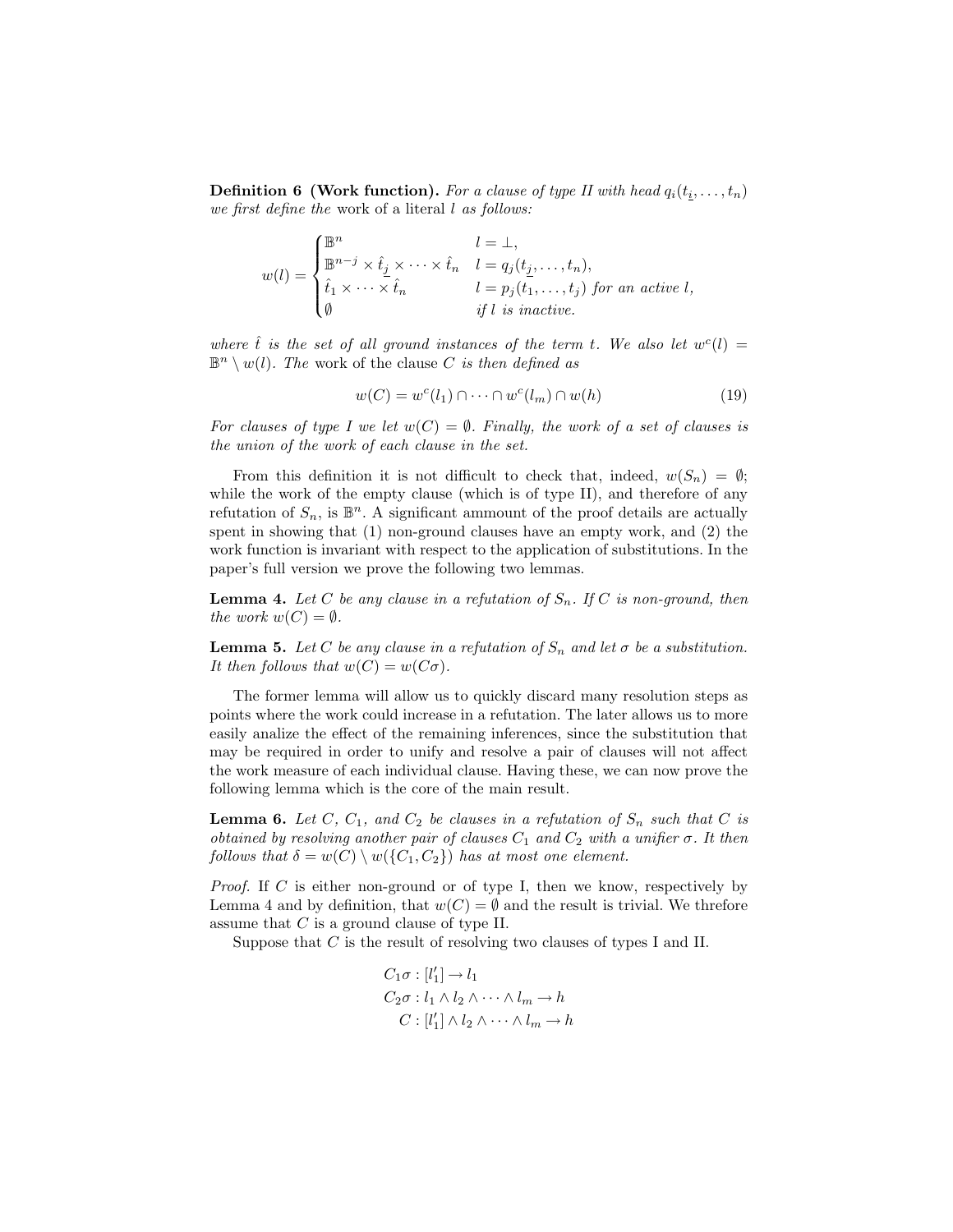Take  $\bar{b} \in \delta \subseteq w(C)$ , in particular,  $\bar{b} \in w^c(l_2) \cap \cdots \cap w^c(l_m) \cap w(h)$ . However, since  $\bar{b} \notin w(C_2)$  and, by Lemma 5,  $\bar{b} \notin w(C_2\sigma)$ , it must therefore be the case that  $\bar{b} \notin w^c(l_1)$  or, equivalently,  $\bar{b} \in w(l_1)$ . This actually shows that  $\delta \subseteq w(l_1)$ . Observe, however, that since  $l_1$  appears as the head of clause a clause of type I, its predicate symbol is either  $p_i$  or  $q_n$  and, since moreover the predicate is ground,  $w(l_1)$  will contain at most a single element (c.f. Definition 6).

Suppose that otherwise  $C$  is the result of resolving two clauses of type II.

$$
C_1 \sigma : l'_1 \wedge \cdots \wedge l'_{m'} \to l_1
$$
  
\n
$$
C_2 \sigma : l_1 \wedge l_2 \wedge \cdots \wedge l_m \to h
$$
  
\n
$$
C : l'_1 \wedge \cdots \wedge l'_{m'} \wedge l_2 \wedge \cdots \wedge l_m \to h
$$

Exactly as in the previous case we can prove for any  $\bar{b} \in \delta$  that also  $\bar{b} \in w(l_1)$ . Now, however, from  $\bar{b} \in w(C)$  we also get  $\bar{b} \in w^{c}(l'_{1}) \cap \cdots \cap w^{c}(l'_{m'})$  and, from this, that  $\bar{b} \in w(C_1\sigma) = w(C_1)$ , contradicting the hypothesis that  $\bar{b} \notin w(C_1)$ . The conclusion is that, in this case,  $\delta = \emptyset$ .

Our main theorem now follows as a simple corollary of the previous result.

**Corollary 2.** A resolution refutation of  $S_n$  has a length of, at least,  $2^n$ .

*Proof.* Let  $\Gamma = C_1, \ldots, C_m$  be a refutation of  $S_n$ , i.e.  $C_m = \perp$ . Now, for every  $1 < i \leq m$  let  $\delta_i = w(C_1, \ldots, C_i) \setminus w(C_1, \ldots, C_{i-1})$  be the work increment in the proof that is provided by the clause  $C_i$ . If  $C_i$  is an hypothesis in  $S_n$ , then by definition its work is empty and, therefore,  $\delta_i = \emptyset$ . Suppose that, otherwise, the clause  $C_i$  is the result of applying resolution among another pair of clauses  $C_j$  and  $C_k$  with  $i > j$  and  $i > k$ ; as a consequence of Lemma 6 we know that  $\delta_i$ contains, at most, one element.

Since all elements in  $w(\Gamma) = \mathbb{B}^n$  had to be incorporated one element at a time, it therefore follows that the length of the proof, m, is at least  $2^n$ .

### 4 Related work

Although quite recent, there has been a significant interest of the automated reasoning community on effectively propositional logic. The CADE ATP System Competition, since its JC instalment in 2001, holds a division for EPR problems [13]. Moreover, a number of theorem provers particularly geared towards this class of formulae have also been developed. These include, for example, eground by Schulz  $[16]$ , PARADOX by Claessen and Sörensson  $[3]$ , DARWIN by Fuchs  $[5]$ , and iProver by Korovin [8].

Systems such as eground and Paradox implement an instantiation approach where ground instances of the given input formula are generated and then tests for satisfiability are run by a SAT solver. Several ideas have been then proposed in order to limit the number of instances that have to be generated. The work of Schulz [16] discusses and compares some of the early approaches,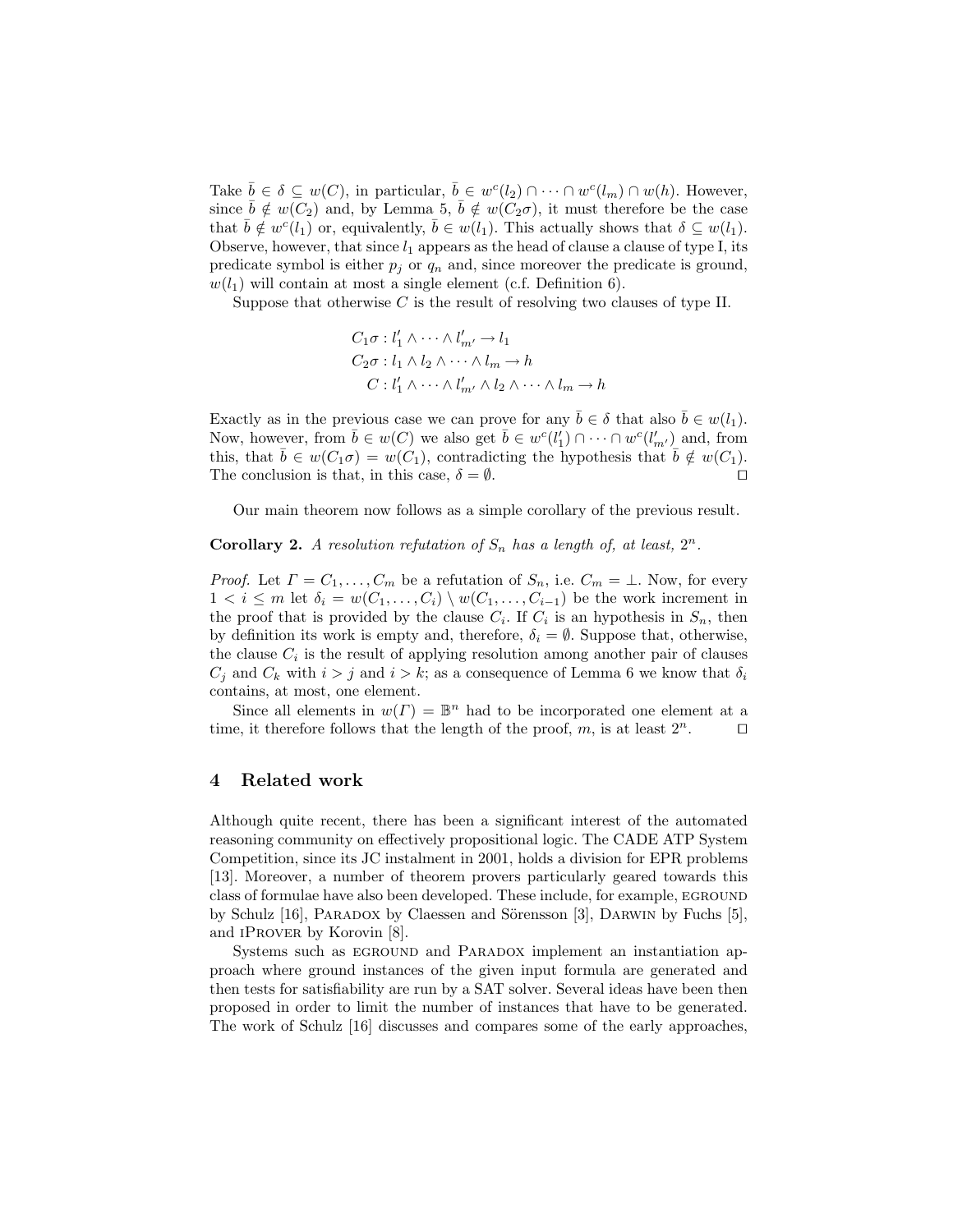while Claessen and Sörensson  $[3]$  introduce the notion of *sort inference* in the context of MACE-style model finding..

In a closely related line of research, the notion of hyper-linking [9, 14] was also proposed in order to restrict the kind of inferences that need to be performed in instantiation based methods. Other related ideas can be found in the work of Hooker et al. [7]. Alternatively, Ganzinger and Korovin [6] propose the use of first-order reasoning (e.g. resolution) to drive the instantiation process; while Baumgartner and Tinelli [1] try to avoid direct instantiation by lifting the propositional DLL algorithm [4] to the first-order level.

Voronkov [20] proposed to use relational databade technology and equality constraints for implementing resolution on EPR formulae and shows that set-ata-time resolution related operations, such as resolution and subsumption, can be implemented using database operations, for example, joins. A similar observation was later made by Tammet and Kadarpik [19].

Combinations of tableaux related techniques with propositional satisfiability checking have also been proposed by researchers such as Billon [2], Letz and Stenz [10].

## 5 Conclusion and Future Work

We proved several results showing potential of non-ground methods for proving EPR formulae. First, we proved that resolution can have exponentially shorter proofs than propositional procedures for EPR. Second, we proposed a generalisation rule and showed that resolution with generalisation can have exponentially shorter proofs than resolution.

We find the generalisation rule especially appealing for practical theorem proving. Implementation techniques and heuristics for applying this rule should be developed. Further, it is interesting to investigate soundness of stronger versions of generalisation, both theoretically and practically. In practice, one can try to use potentially unsound versions of this rule and then see if a refutation obtained by a potentially unsound version can be made into a valid refutation.

A crucial step in the efficiency of the generalisation rule is to find new sort inference techniques that restrict sorts as much as possible yet are still sound. We show how some existing sort inference techniques, such as those developed for grounding-based approaches, can be directly applied in this context; while some others, particularly based on linking restrictions, cannot be used in a sound way as easily.

Incidentally, the proofs of these two exponential gaps provide us with benchmark families that might be interesting to test with existing systems. We have shown that, when reasoning with a particular inference system, some unsatisfiable problems have rather short refutations, but are existing implementations of theorem provers able to find such short proofs? Or, which heuristics can we use in order to find these shorter proofs with higher probability?

Further directions for future work include the research on techniques for efficiently implementing and integrating the proposed generalisation inference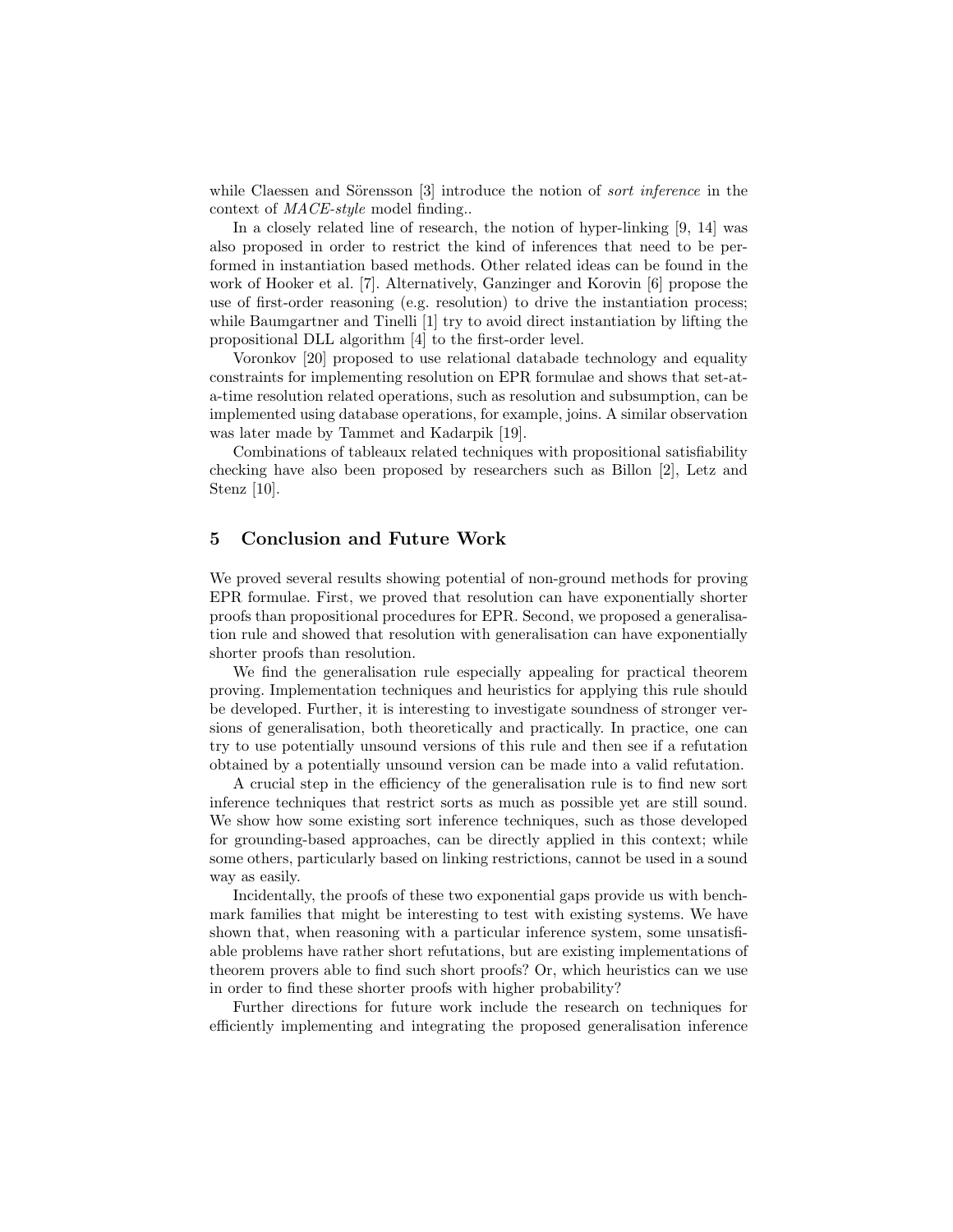rule with other systems which already make use of resolution, such as iProver [8] or Vampire [15]. Alternatively, it might also prove fruitful to investigate possible extensions of this inference rule in order to make use of complete linking information which can perhaps better describe the underlying structure of the problem being solved.

## Bibliography

- [1] Peter Baumgartner and Cesare Tinelli. The model evolution calculus. In Franz Baader, editor, CADE-19: Proceedings of the 19th International Conference on Automated Deduction, number 2741 in Lecture Notes in Artificial Intelligence, pages 350–364. Springer, 2003.
- [2] Jean-Paul Billon. The disconnection method. A confluent integration of unification in the analytic framework. In TABLEAUX'06: Proceedings of the International Conference on Automated Reasoning with Analytic Tableaux and Related Methods, number 1071 in Lecture Notes in Artificial Intelligence, pages 110–126, Terrasini, Italy, May 1996. Springer.
- [3] Koen Claessen and Niklas Sörensson. New techniques that improve MACEstyle model finding. In MODEL'03: Proceedings of the Workshop on Model Computation, 2003.
- [4] Martin Davis, George Logemann, and Dondald Loveland. A machine program for theorem-proving. Communications of the ACM, 5:394–397, 1962.
- [5] Alexander Fuchs. Darwin: A theorem prover for the model evolution calculus. Master's thesis, University of Koblenz-Landau, 2004.
- [6] Harald Ganzinger and Konstantin Korovin. New directions in instantiationbased theorem proving. In *LICS'03: Proceedings of the 18th Annual IEEE* Symposium on Logic in Computer Science, page 55, Ottawa, Canada, June 2003. IEEE Computer Society. ISBN 0-7695-1884-2.
- [7] John N. Hooker, G. Rago, V. Chandru, and A. Shrivastava. Partial instantiation methods for inference in first order logic. Journal of Automated Reasoning, 28(3):371–396, 2002.
- [8] Konstantin Korovin. Implementing an instantiation-based theorem prover for first-order logic. In C. Benzmueller, B. Fischer, and Geoff Sutcliffe, editors, IWIL'06: Proceedings of the 6th International Workshop on the Implementation of Logics, held at the 13th International Conference on Logic for Programming, Artificial Intelligence and Reasoning (LPAR'06), volume 212 of CEUR Workshop Proceedings, Phnom Penh, Cambodia, 2006. See also: http://www.cs.man.ac.uk/<sup>∼</sup>korovink/iprover/.
- [9] Shie-Jue Lee and David A. Plaisted. Eliminating duplication with the hyperlinking strategy. Journal of Automated Reasoning, 9(1):25–42, 1992.
- [10] Reinhold Letz and Gernot Stenz. DCTP: A disconnection calculus theorem prover. In IJCAR'01: Proceedings of the First International Joint Conference on Automated Reasoning, number 2083 in Lecture Notes in Computer Science, pages 381–385, Siena, Italy, June 2001. Springer.